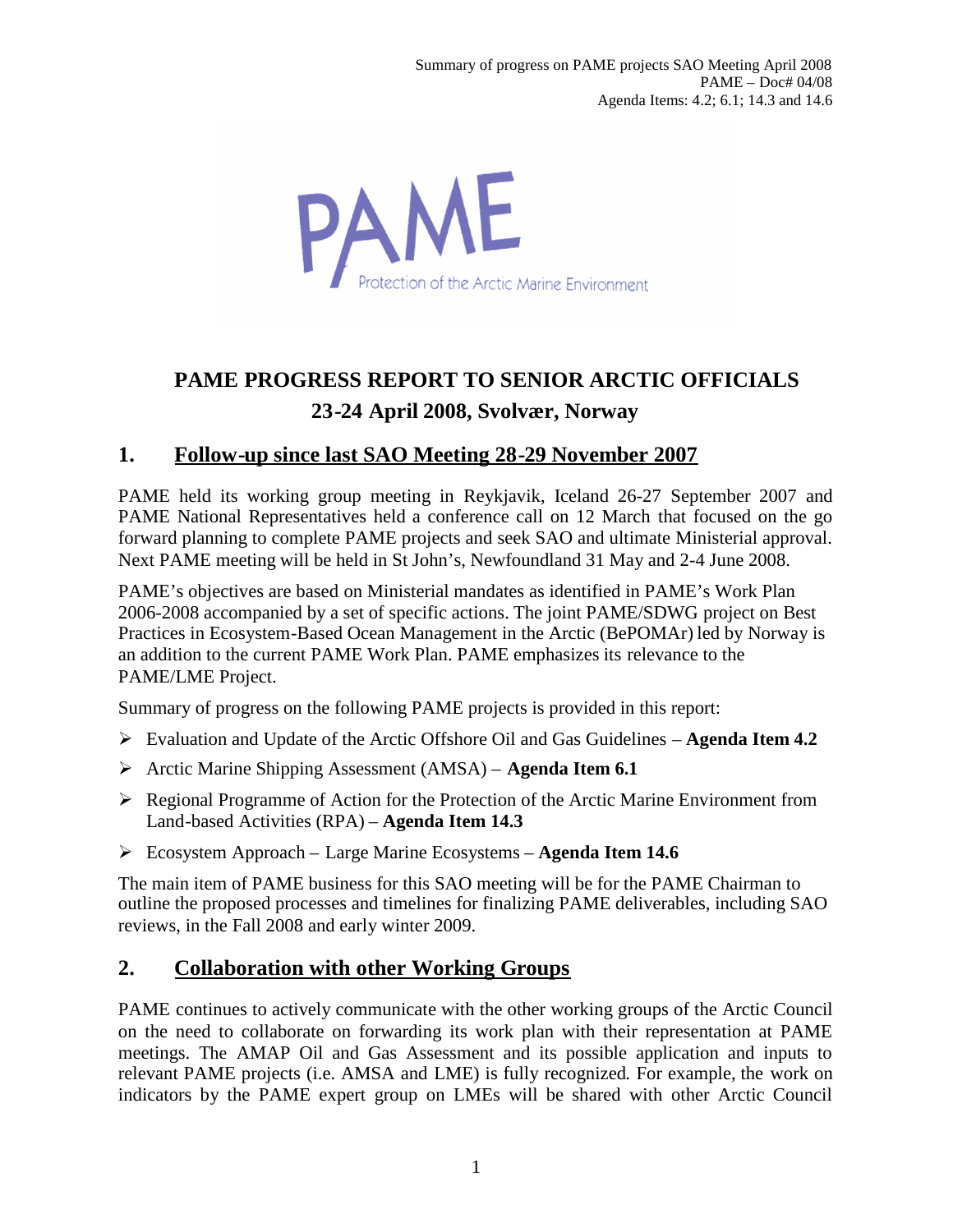working groups that may be working on other indicators of relevance e.g. SDWG working on socio-economic indicators, AMAPs various assessments and CAFFs biodiversity assessment. The Best Practices project has relevance to all of PAMEs work, in particular the LME work.

PAME is also seeking comments on the draft updated RPA from the other working groups and has to date received replies from AMAP; EPPR and SDWG. Further communication and inputs from other working groups will be sought as the updating of the RPA progresses. Summary of Progress on PAME Projects

### Evaluation and Update of the Arctic Offshore Oil and Gas Guidelines Agenda Item 4.2

The Arctic Offshore Oil and Gas Guidelines where first published in 1997 and updated in 2002. These Guidelines recommend voluntary standards, technical and environmental best practices, management policy, and regulatory controls for Arctic offshore oil and gas operations. A workshop was convened December 7-8, 2007 in Miami, Florida, immediately following the [2007 International Regulators' Offshore Safety Conference](http://www.mms.gov/international/IRF/SecondIROSC.htm) - *Improving Offshore Safety Through International Cooperation*. to solicit comments on the existing Guidelines. Council country representatives, Permanent Participants, and other experts attended the workshop.

Comments on the Guidelines before, during, and after the workshop have been incorporated into a revised draft of the Guidelines. This revised document will serve as the point of departure for further comments and discussion and has been posted on the PAME website for participants to review in advance of the next PAME meeting (scheduled for June 2-4), at which the Guidelines will be discussed.

| <b>ACTION</b>                                                      | <b>TIMELINE</b>       |
|--------------------------------------------------------------------|-----------------------|
| Revised Offshore Oil and Gas Guidelines posted to PAME website for | March 13, 2008        |
| comment                                                            |                       |
| Comments on Guidelines due to PAME Secretariat and posted on       | May 1, 2008           |
| website                                                            |                       |
| Guidelines (March 13 version) discussed/revised during PAME        | May 31 - June 3, 2008 |
| Meeting based on comments received by May 1 and additional         |                       |
| comment made at PAME Meeting.                                      |                       |
| US-led Electronic Working Group continues to revise Guidelines.    | June 3 - Fall 2008    |
| Fall PAME Meeting finalizes Guidelines and seeks Working Group     | <b>Fall 2008</b>      |
| approval of Guidelines.                                            |                       |
| Fall SAO Meeting reviews and approves the Guidelines.              | Late Fall 2008        |
| Spring Ministerial Meeting adopts the Guidelines.                  | April 2009            |

Below is the timeline and process for further review of the Guidelines:

## Arctic Marine Shipping Assessment (AMSA) – Agenda Item 6.1

Since the Narvik SAO meeting good progress on the 7 AMSA chapters has continued. As reported in November 2007, the AMSA findings are due for completion in December 2008. Two, successful workshops on *Arctic Marine Incidents* and *Permanent Participant Marine Use* were held in March 2008.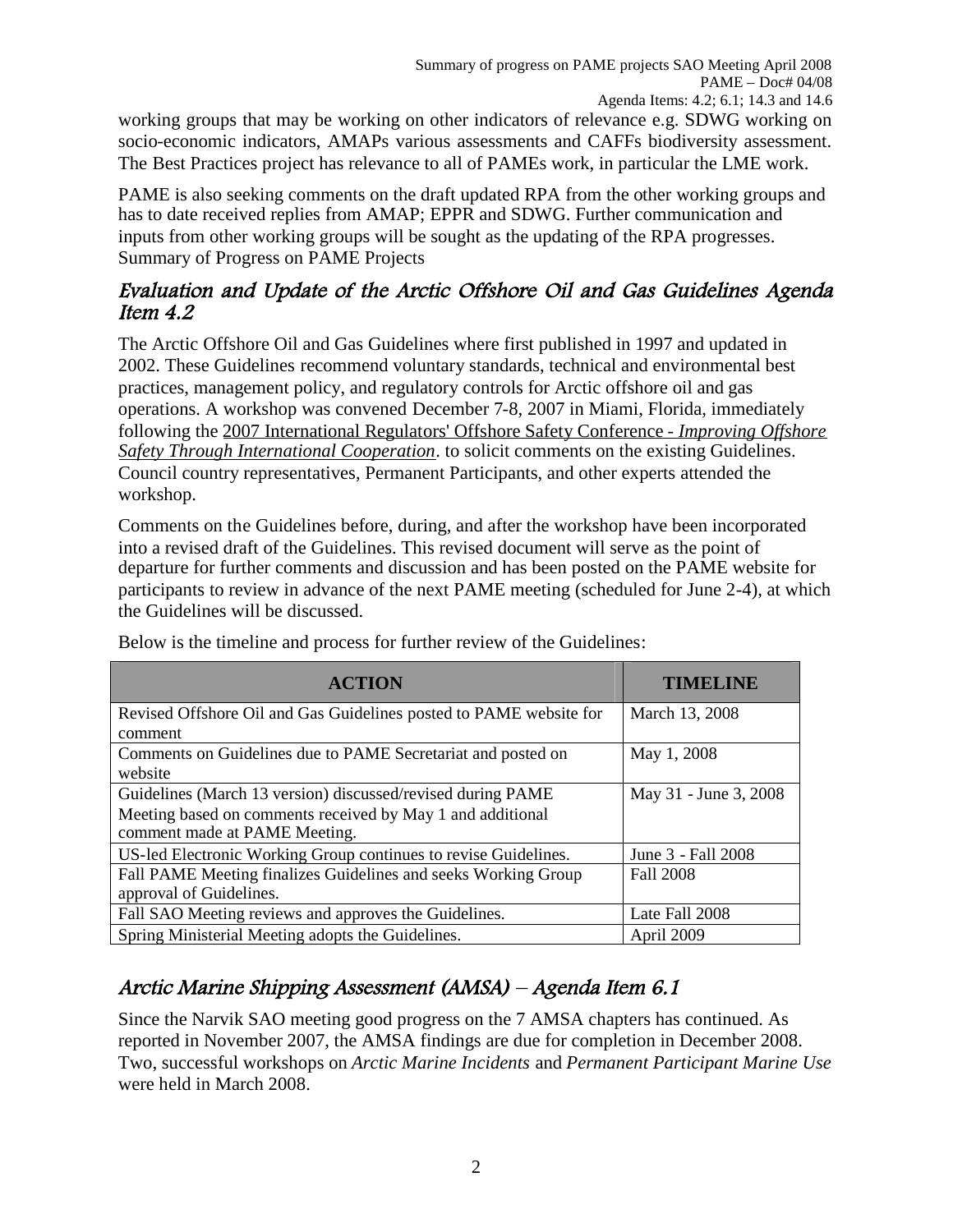#### Recent AMSA Accomplishments:

- $\triangleright$  Three regional case studies to 2020 under development  $\sim$  Bering Strait (US), Canadian Arctic (Canada), and NW Russia (Finland) - 1/08.
- Chapter 7 (Infrastructure) drafting underway 4 Co-lead Authors 1/08.
- Chapter 4 (Human Dimension) well underway with Lead Author, Henry Huntington- 1/08.
- Contracting for Chapter 5 (Futures) section on Arctic Marine Tourism 2/08.
- 18-20 March 08 Workshop on Arctic Marine Incidents, University of New Hampshire Coastal Response Research Center, Funding by US NOAA.
- 25-26 march 08 Ottawa Workshop on Permanent Participant Arctic Marine Use, Funding by Canada's Ministry of Indian & Northern Affairs
- $\triangleright$  Completion of AMSA Scenario Narratives 4/08.

#### Future AMSA Work:

- 29-30 Apil 08 Planned, San Francisco Workshop on AMSA Environmental Issues/Impacts Using the AMSA Scenarios; Chapter 6 (Environmental Impacts) outline to be developed.
- AMSA Database due 1 May 08.
- Chapter 3 (AMSA Data) draft due 1 June 08.
- Chapter 5 (Futures) Regional Case Studies to 2020 due 1 June 08.
- 20-23 July 08 ICETECH08 in Banff, AMSA Sessions.

The PAME Chairman and AMSA Lead Country Representative presentation to the SAOs will outline the proposed process and timeline for completion of the AMSA report including recommendations for the SAOs and Arctic Council Ministerial Meeting.

### Regional Programme of Action for the Protection of the Arctic Marine Environment from Land-based Activities (RPA) – Agenda Item 14.3

Canada and Iceland are leading the updating the *Regional Programme of Action for the Protection of the Arctic Marine Environment from Land-based Activities (RPA)* which is scheduled to go forward for Ministerial approval in Spring 2009.

In support of updating the RPA, Iceland hosted a one-day workshop on September  $25<sup>th</sup>$ , 2007, in Reykjavik. Based on the feedback that was received at the RPA Workshop, an updated RPA has been prepared that recognizes the continuously evolving state of the Arctic marine environment. This revised draft features a core document component with Annexes which can be updated on a regular basis that will allow for the reporting of new threats without the need to revise the RPA as a whole.

The updated RPA also recognizes the need for a more integrated approach among Arctic Council Working Groups, and addresses this need by soliciting their input to ensure the most current information is presented. The draft updated RPA was distributed to Arctic Council Working Groups and PAME National Representatives for comments in January 2008. To date, comments have been received from AMAP, EPPR and SDWG. Comments from the remaining Working Groups are still anticipated and consultations will continue to ensure that their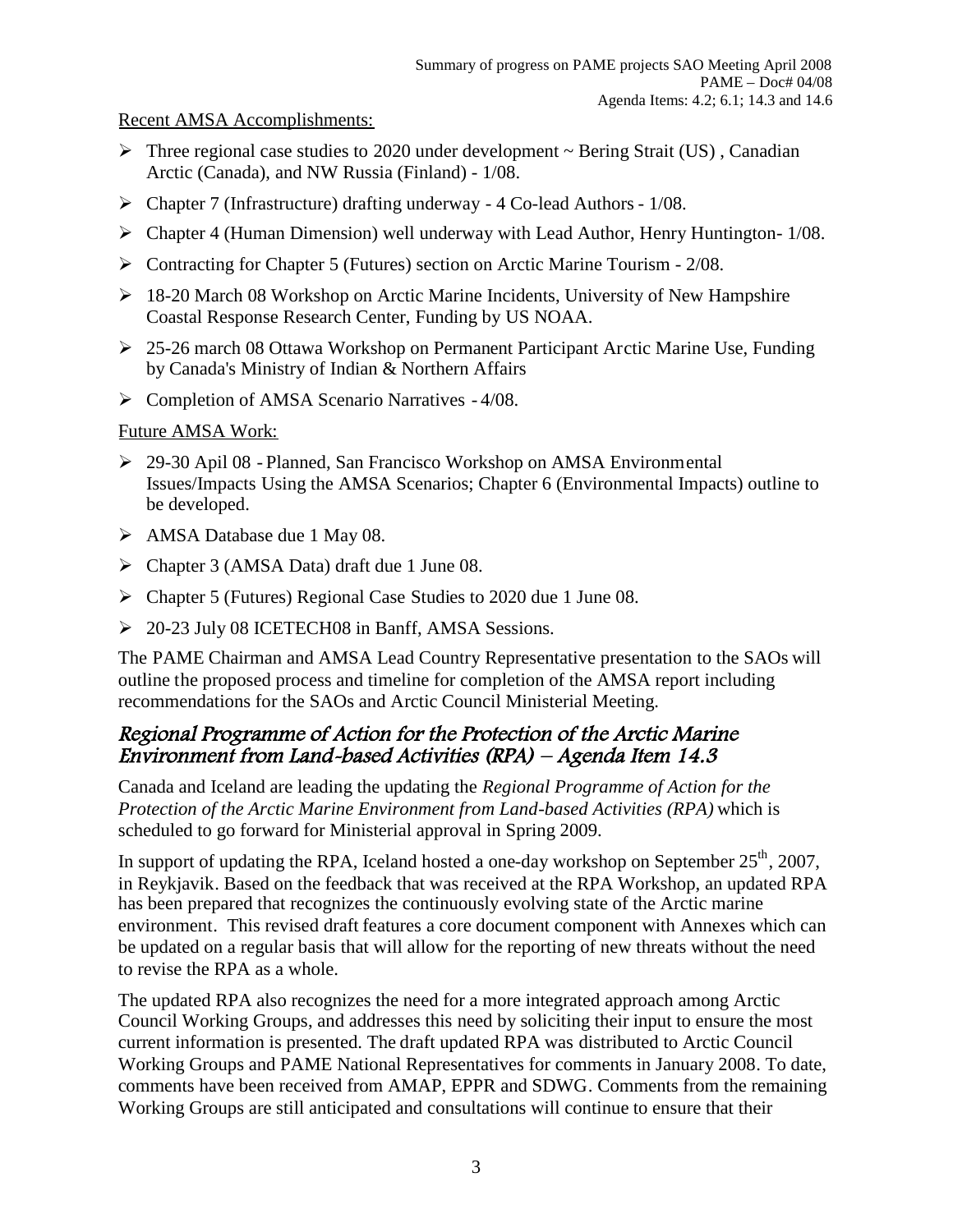comments are incorporated. Comments from PAME National Representatives are expected by 15 April 2008. The updated RPA will be revised based on comments received and distributed again for comments before being presented to PAME in June 2008, and subsequently to SAOs at Fall 2008 meeting.

Below is the timeline and process for updating the RPA:

|      | <b>ACTION</b>                                                               | <b>TIMELINE</b>         |
|------|-----------------------------------------------------------------------------|-------------------------|
| 2008 |                                                                             |                         |
| 1)   | Distribute to PAME WG and SAO's (as an information item for<br>SAO meeting) | Early April             |
| 2)   | Penultimate draft distributed to PAME and other Working<br>Groups           | Early May               |
| 3)   | PAME meeting – final approval / endorsement of penultimate<br>draft         | June                    |
| 4)   | Address any final comments recommended from PAME                            | Late June               |
| 5)   | Forward final version to SAO's for Approval at Fall Meeting                 | Fall                    |
| (6)  | PAME Secretariat to prepare / print new RPA document                        | Late Fall / Winter 2009 |
| 2009 |                                                                             |                         |
| 7)   | Forward new RPA to Arctic Ministers for Approval at Spring<br>Meeting       | <b>Early Spring</b>     |

## Ecosystem Approach – Large Marine Ecosystems – Agenda Item 14.6

The Large Marine Ecosystem (LME) Expert Group include Robert Siron (Canada); Ole Vestergaard (Denmark); Hermanni Kaartokallio (Finland); Eskild Lund Sorensen (Greenland); Olafur Astthorsson (Iceland); Hein Rune Skjoldal (Norway); Gennady Matishov (Russian Federation); Jan Thulin (Sweden), and Kenneth Sherman (United States). The Expert Group will consider initial options for introducing the 5 module indicator strategy for the assessment of three LMEs to test "proof of concept", in the West Bering Sea, the Beaufort Sea, and the Barents Sea.

Progress is being made in assessing the utility of selected suites of LME indicators within the context of the 5 Large Marine Ecosystem (LME) assessment modules of (i) productivity; (ii) fish and fisheries; (iii) pollution and ecosystem health; (iv) socioeconomic conditions; and (v) governance. Robert Siron, Manager, Fisheries and Oceans Canada, has agreed to host a meeting of the LME expert group to take place in Montreal or Ottawa in Canada for two days in the first two weeks of May. Letters of invitation will be sent out and an agenda has been finalized. The agenda will be focused on reaching agreement on a generic suite of indicators of changing ecosystem conditions in the 17 Arctic LMEs.

The LME approach is among the topics highlighted at the upcoming 4th Global Conference on Oceans, Coasts, and Islands taking place in Hanoi on April 7-10. The results of recent studies show significant warming in the world's LMEs, including in several LMEs of the Arctic. Warming is particularly accelerated in the Northern Atlantic where the fisheries benefiting from climate warming and favorable bottom up food web effects from increases in zooplankton enhancing the growth of plankton feeding species include herring, blue whiting, and capelin in the Iceland Shelf, Norwegian Sea, and Faroe Plateau LMEs. In addition, the fisheries in the Gulf of Alaska and East Bering Sea LMEs are showing recent increases e.g. salmon and